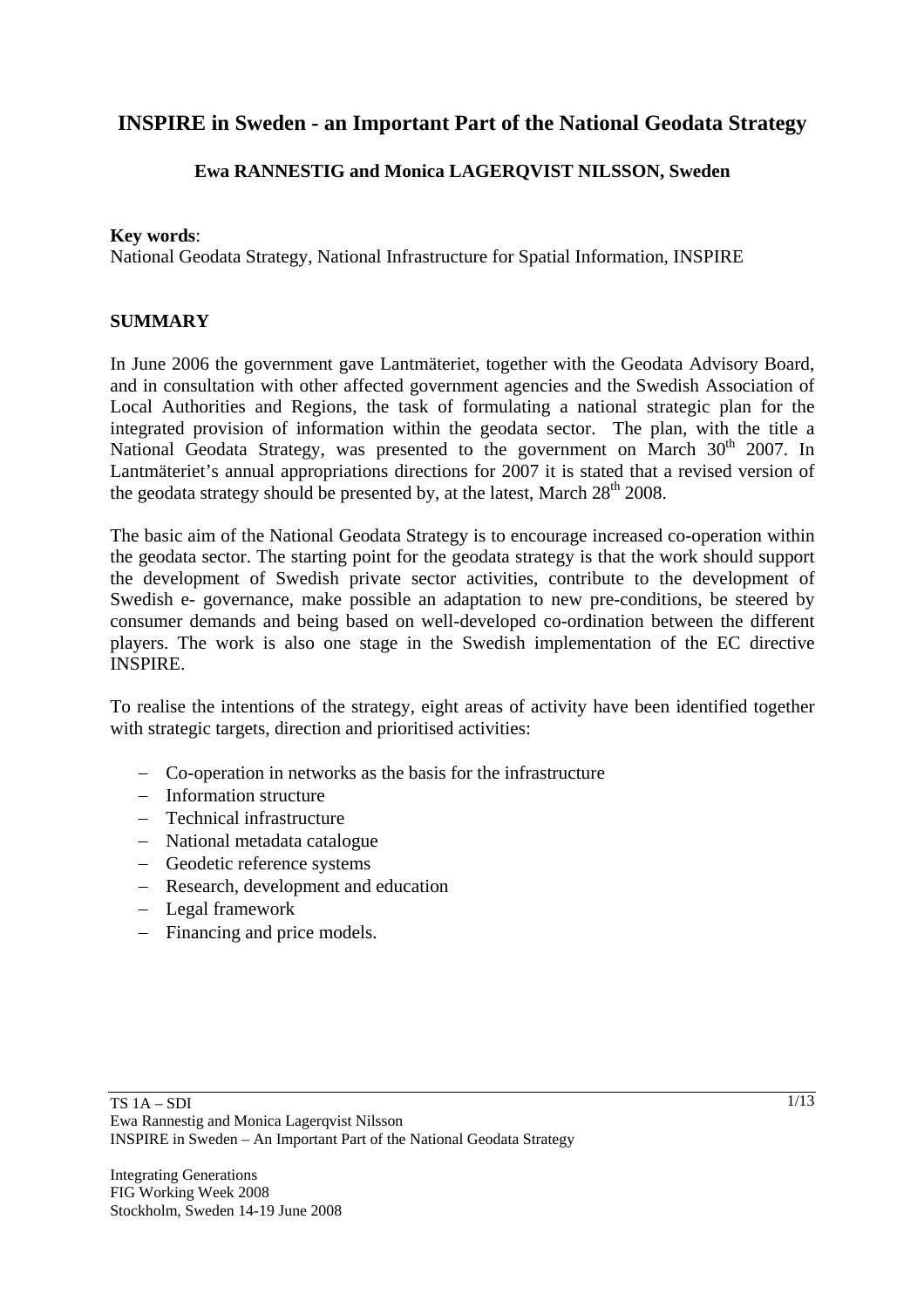# **INSPIRE in Sweden - an Important Part of the National Geodata Strategy**

# **Ewa RANNESTIG and Monica LAGERQVIST NILSSON, Sweden**

## **1. BACKGROUND**

The Swedish government has given Lantmäteriet – the National Land Survey of Sweden – a role as coordinator of the national spatial data infrastructure. The responsibility comprises coordination of production, cooperation, dissemination and research and development. The responsibility also includes coordination of the implementation of EC directives related to GI (such as INSPIRE and GMES). Government has also decided to establish a high level advisory board supporting Lantmäteriet in its coordination role. Members of the board include representatives for the Swedish Meteorological and Hydrological Institute (SMHI), the Geological Survey of Sweden (SGU), the Swedish Maritime Administration, representatives for the Swedish Armed Forces, the county councils, the Swedish Association of Local Authorities and Regions, the Sundsvall local authority, the Geographic Information Development Group (ULI), the National Road Administration and the Swedish Environment Protection Agency.

In June 2006 the government gave Lantmäteriet, together with the Geodata Advisory Board, and in consultation with other affected government agencies and the Swedish Association of Local Authorities and Regions, the task of formulating a national strategic plan for the integrated provision of information within the geodata sector. The plan, with the title a National Geodata Strategy, was presented to the government on March 30<sup>th</sup> 2007. An updated version of the geodata strategy was presented by March  $28<sup>th</sup>$  2008.

The targets for the national geodata strategy are: to create a national infrastructure for the geodata sector, to contribute to the development of Swedish public administration and to promote close co-operation between the public and private sectors in order to create favourable environment for the creation of value-added geodata. The Swedish implementation of the EC directive INSPIRE forms part of the work with the Swedish infrastructure for geodata.

# **2. STARTING POINTS AND VISION**

Work for the realisation of the goals of the strategy is based on the following common starting points:

− *Benefits for society -* the strategy should create favourable preconditions for the further refinement of geodata and the creation of value-added products and services, support the development of the Swedish private sector and contribute to strengthening international competitiveness. The provision of geodata will contribute to the development of Swedish e- governance and be a model for the development in other information areas and sectors. The provision of geodata should also utilise existing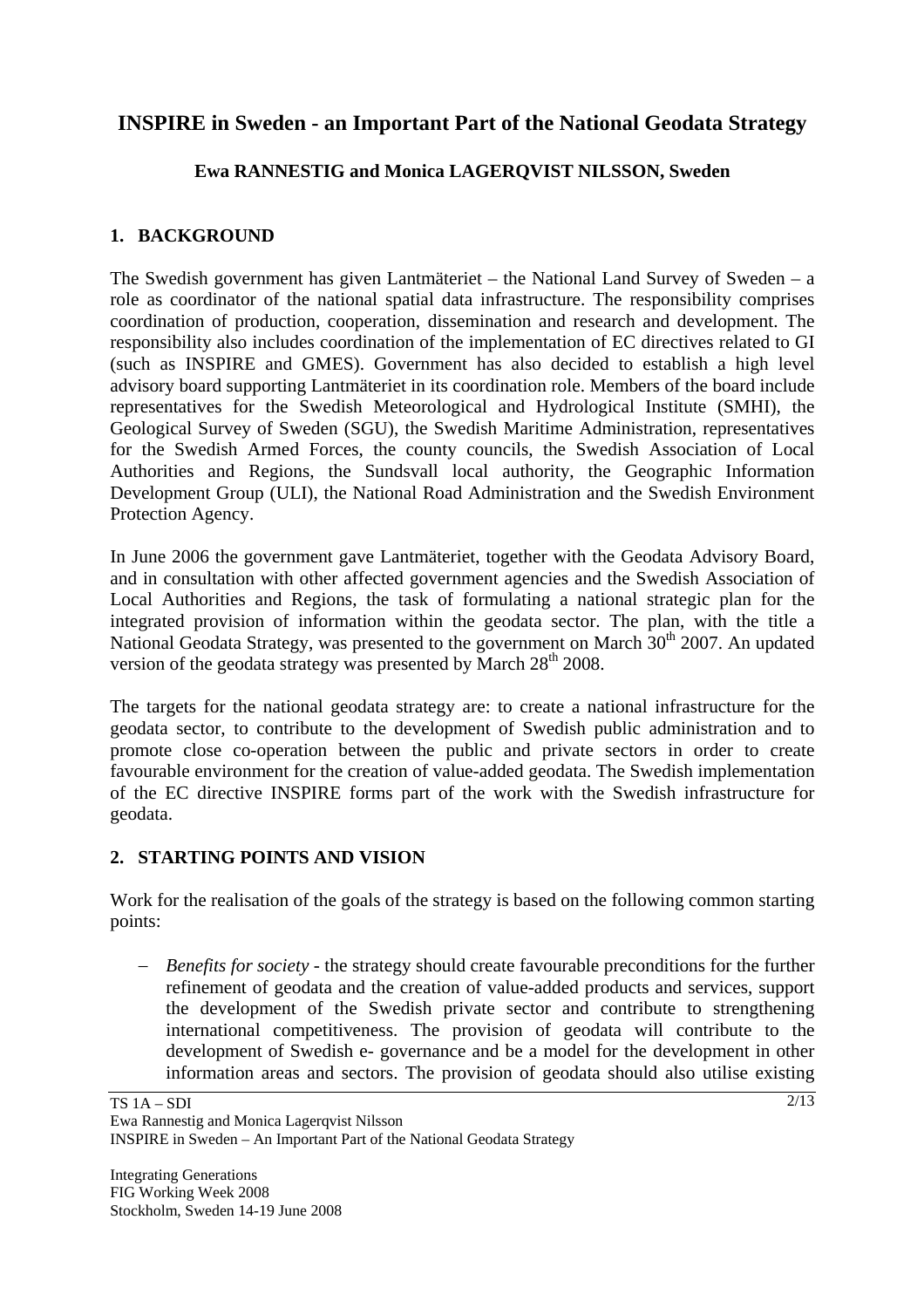solutions concerning e-governance. The strategy is part of the implementation of the INSPIRE directive in Sweden.

- − *User demands* a user perspective which should stimulate the use of geodata on local, regional, national and global levels.
- − *Flexibility* rapid and easy adaptation to the new pre-conditions, new requests and technical development.
- − *Co-operation* between different players should be so well developed and carried out in such an efficient way that costs for the use of geodata can be decreased. Networks for co-operation between central and local government and the private and business sectors are an important basis for the infrastructure**.** The co-operation should be based on voluntary agreements and satisfy the needs of local, regional and national applications. The networks should stimulate the development of services that meet the requirements of individual citizens in both private and public sphere of activity.
- − *Reliance* factors that are important for success are: a common approach and sound forms of co-operation between all who are engaged in this area. Reliance, co-operation and collaboration must be built up across agency boundaries and between players.

The vision for the national geodata strategy, in a 10-year perspective, is that organisations that manage and use geodata in their daily activities should:

- − Create *increased benefits* for society through a national infrastructure for the provision of geodata based on co-operation across organisational boundaries at the lowest possible price.
- − Co-ordinate *information resources in a network* and make them available via uniformly structured services and descriptions of the information.
- − *Provide services* to public sector administrations, companies and the general public and *satisfy demands* at local, regional, national, European and global levels.

# **3. THE IMPACT OF EXTERNAL INFLUENCING FACTORS**

The work with the geodata strategy has, amongst other things, had a number of special influencing factors as a starting point. For example, the implementation of the EC directive INSPIRE will have a major influence on the building up of a national infrastructure for geodata. Other EC directives and initiatives, such as the directive concerning reuse of public service information (PSI), the directive concerning assessment and management of flood risks, Galileo and GMES (Global Monitoring for Environment and Security will also influence development within the geodata sector.

The Swedish government intends to increase the efficiency of public sector administration and accessibility through e-governance. In January the  $17<sup>th</sup>$  2008 the government, therefore, decided on an action plan for e-governance. The government's action plan for e-governance points out implementation of the he EC directive INSPIRE and the development of infrastructure for the provision of geodata as priority issues during 2008.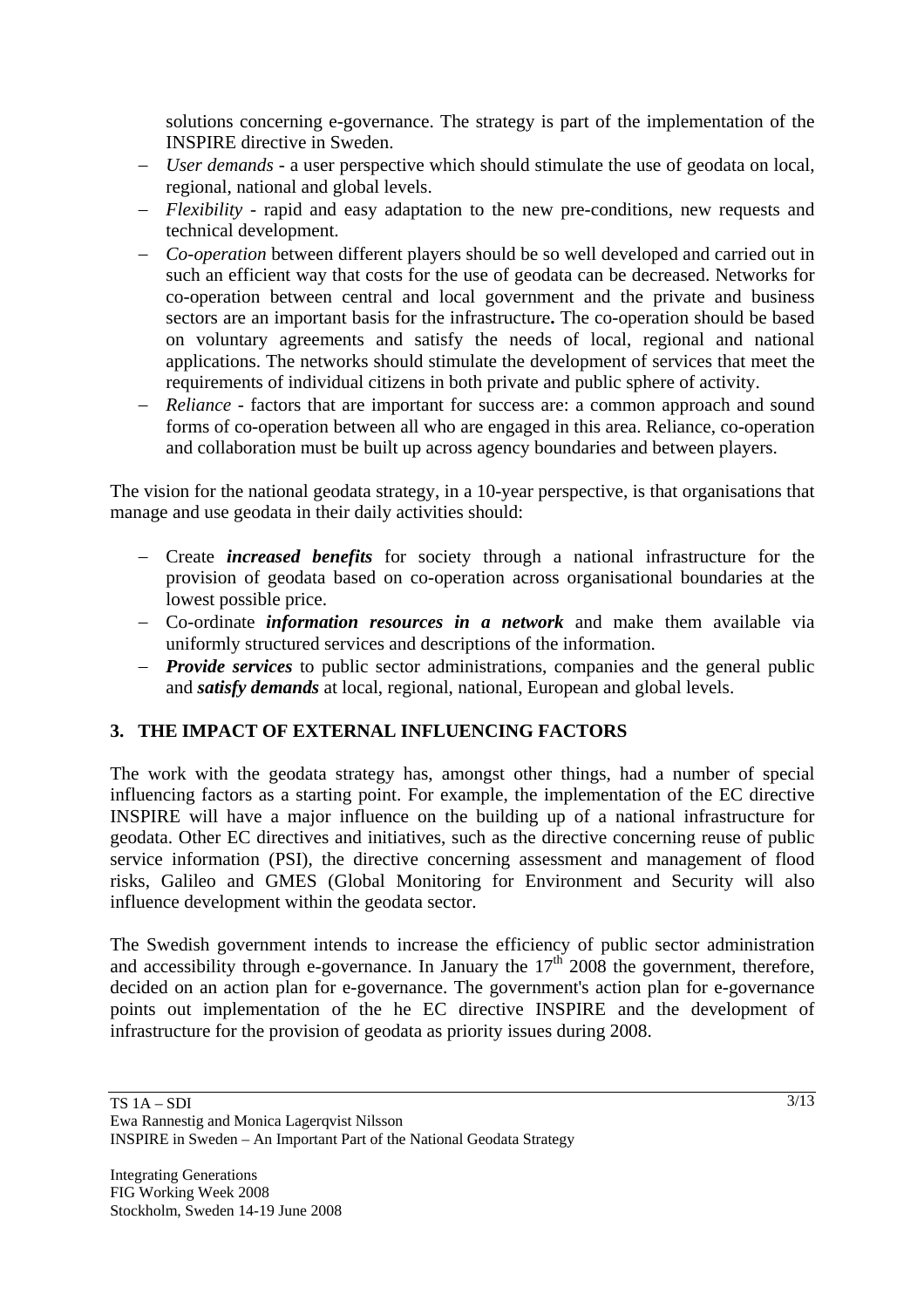### **3.1 The EC directive INSPIRE**

INSPIRE, which is the directive for the establishment of an infrastructure for spatial information in the European Union, came into force on May 15<sup>th</sup> 2007. The source of the directive is the European Commission's  $6<sup>th</sup>$  Environment Action Programme and it is applicable in areas involving the Union's environmental policies and for policies and activities that can have an impact on the environment. The purpose is to create a legal framework for handling and disseminating spatial information via the Internet. The directive contributes to the solution of several problems which are currently associated with spatial information such as, difficulty in obtaining access to information, varying quality, problems of sharing information between agencies. The directive contains rules for, amongst other things, how technical interoperability can be achieved, that agencies should disseminate spatial information in an electronic format via Net services, that agencies should share spatial data with other agencies, a coordinating structure should be created in every member state. The requirements of the directive have been a contributory factor behind the government's decision to give Lantmäteriet responsibility for co-coordinating activities in the geodata sector, the decision to establish a Geodata Advisory Board, and the formulation of a national geodata strategy.

In INSPIRE, infrastructure is defined as metadata, spatial datasets and services, Net services and techniques, agreements concerning sharing, access and use and mechanisms, processes and methods for co-ordinating and supervision. Spatial datasets in the context of the directive must be in an electronic format, be the property of an agency and relate to one or several of the themes that are listed in the three annexes to the directive.

Examples of data themes which are covered by INSPIRE are:

- − In Annex I: co-ordinate systems, administrative units, transport networks and hydrography.
- − In Annex II: elevation data, land cover data, orthophoto and geology.
- − In Annex III: population distribution, meteorological conditions and oceanographic conditions.

The directive comprises five main areas: the *first* area relates *metadata*. Every member state must ensure that metadata is created for geographic datasets and services. In accordance with the directive, metadata must, among other things, define both the quality and the validity of the geographic datasets, the public sector agency which has responsibility for creating managing, maintaining and distributing geographic datasets and data services and also restrictions which apply concerning access to them by the general public. *The second* main area relates to *interoperability* concerning geographic datasets and data services. Interoperability means that it is possible to combine datasets so that services can work together. The *third* main area relates to the creation of *net services* to facilitate access to datasets. Member states are required to install and operate a net with the following services: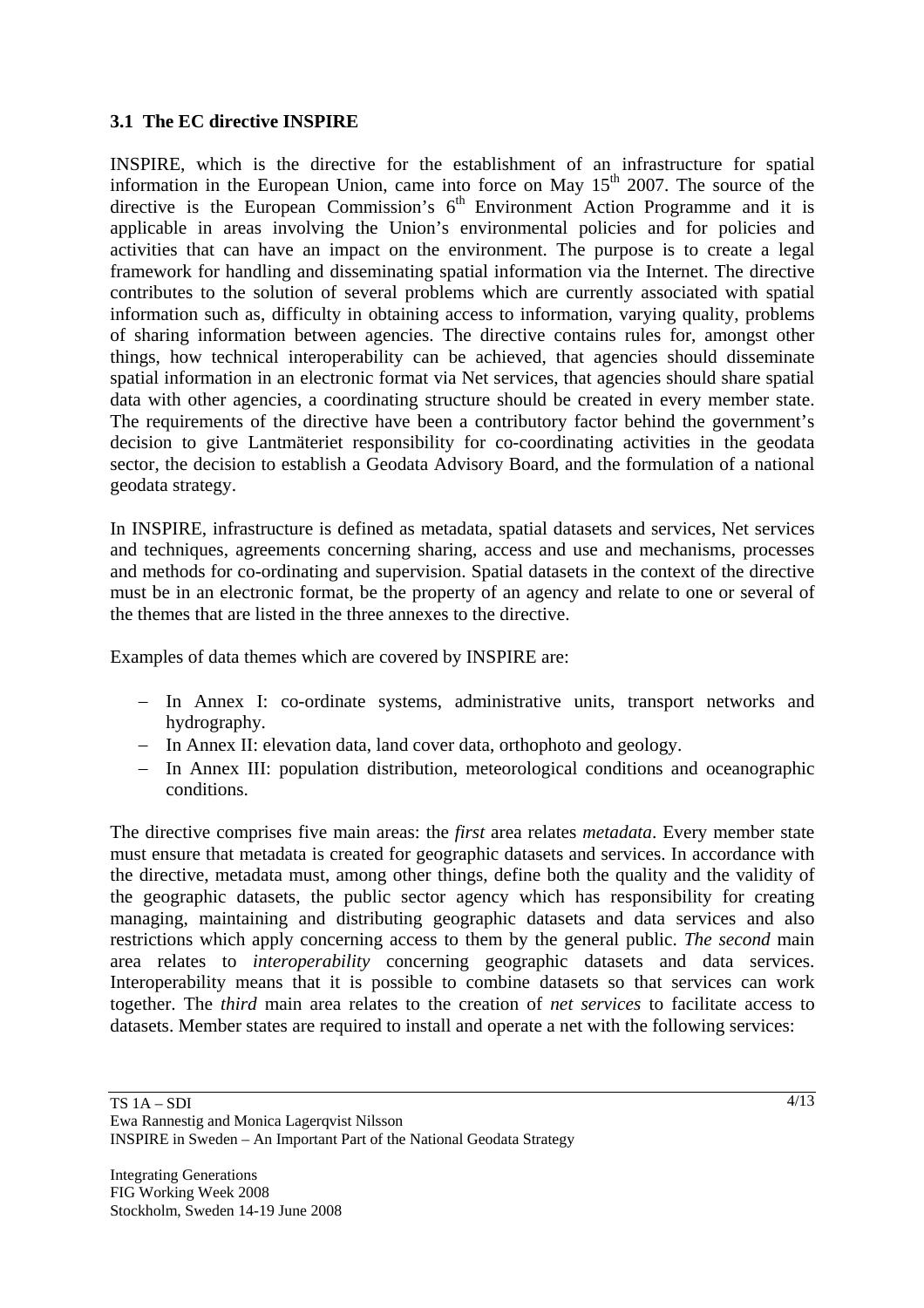- − Search services which make it possible to search for geographic datasets and data services. The criterion for carrying out a search is that it should be possible to use metadata. It must also be possible to show the contents of the metadata.
- − Visualisation services which make it possible to view, navigate, zoom in and out geographic datasets.
- − Downloading services that make it possible to download and, where possible, have direct access to copies of geographic datasets.
- − Transformation services that make it possible to transform datasets in order to achieve interoperability.
- − Services which make it possible to access data services.

On the EU level an INSPIRE geoportal will be established with access to the services of member states. The *fourth* main area relates to the possibility for government agencies to exchange *datasets* between themselves. Member states must take measures to make exchange of datasets and data services between their public sector agencies possible. The terms for data exchange between agencies on different levels within the Union, as well as with players other than public sector agencies, must be regulated. The *fifth* main area relates to organisational issues, primarily concerning *co-ordination*. Member states must ensure that suitable structures and mechanisms are established at different administrative levels for co-ordinating contributions from all those who are interested in the infrastructure for geographic information.

# **4. WORK PACKAGES**

The achievement of the vision and the strategic targets is based on Sweden's international commitments, including the EC directive INSPIRE and PSI, political decisions, including the government's action plan for e-governance and on clearly expressed user demands. The work must take into consideration rapid developments in techniques and that demands, obstacles and possibilities can rapidly change.

Eight work packages have been identified in the geodata strategy. These are, without any order of priority:

- 1. Co- operation networks as the basis for the infrastructure
- 2. Information structure
- 3. Technical infrastructure
- 4. National metadata catalogue
- 5. Geodetic reference systems
- 6. Research, development and education
- 7. Legal framework
- 8. Financing and price models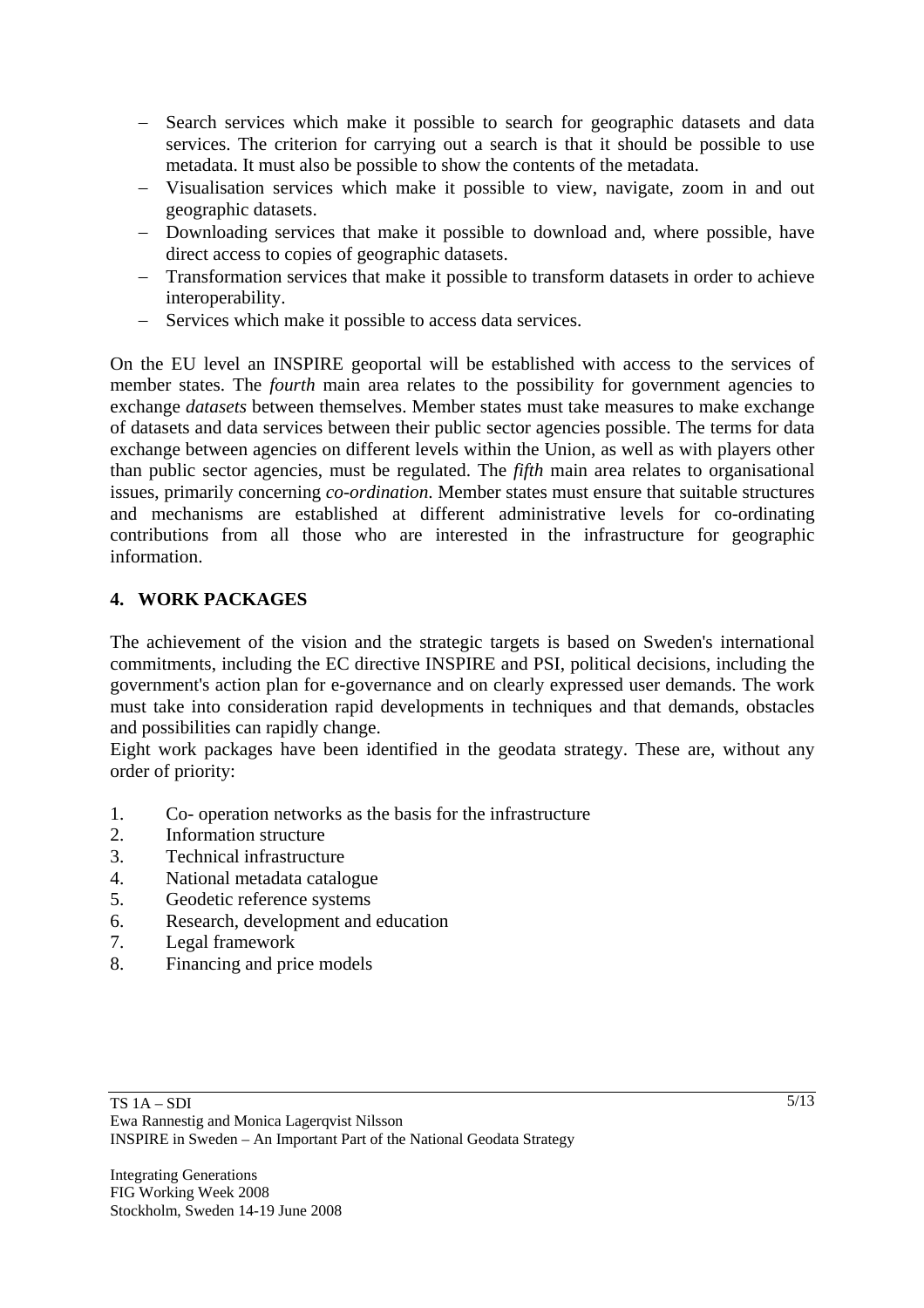

Figure 1. The work packages are puzzle pieces in the geodata strategy. Piece by piece they form the national infrastructure for geodata which, in itself, is a puzzle piece in the European infrastructure for a geodata (INSPIRE).

### **4.1 The Geodata Project**

There are clear links between a numbers of the areas of activity. Those that had the strongest links have been included in a common project – the Geodata Project.

During a period of three years the project will create a general cooperation model and the technical infrastructure for how geodata and services should be made available for Swedish society and Europe. Work on the cooperation model includes organisational issues as well as contractual, pricing and financing issues. The technical and practical implementation of the EC directive INSPIRE will be done within the project. The solution will be developed together with other players who are involved in the provision of geodata.

The targets for the project are to:

- − increse the value of the provision of geodata for customers
- − increased co-operation within and between public's service administration's and companies
- − create flexible business processes
- − decrease the costs for the provision of geodata
- − increasing growth and competitiveness for companies which provide geodata products and services.

The project comprises two parts – cooperation model and technical infrastructure. The technical infrastructure includes the development of: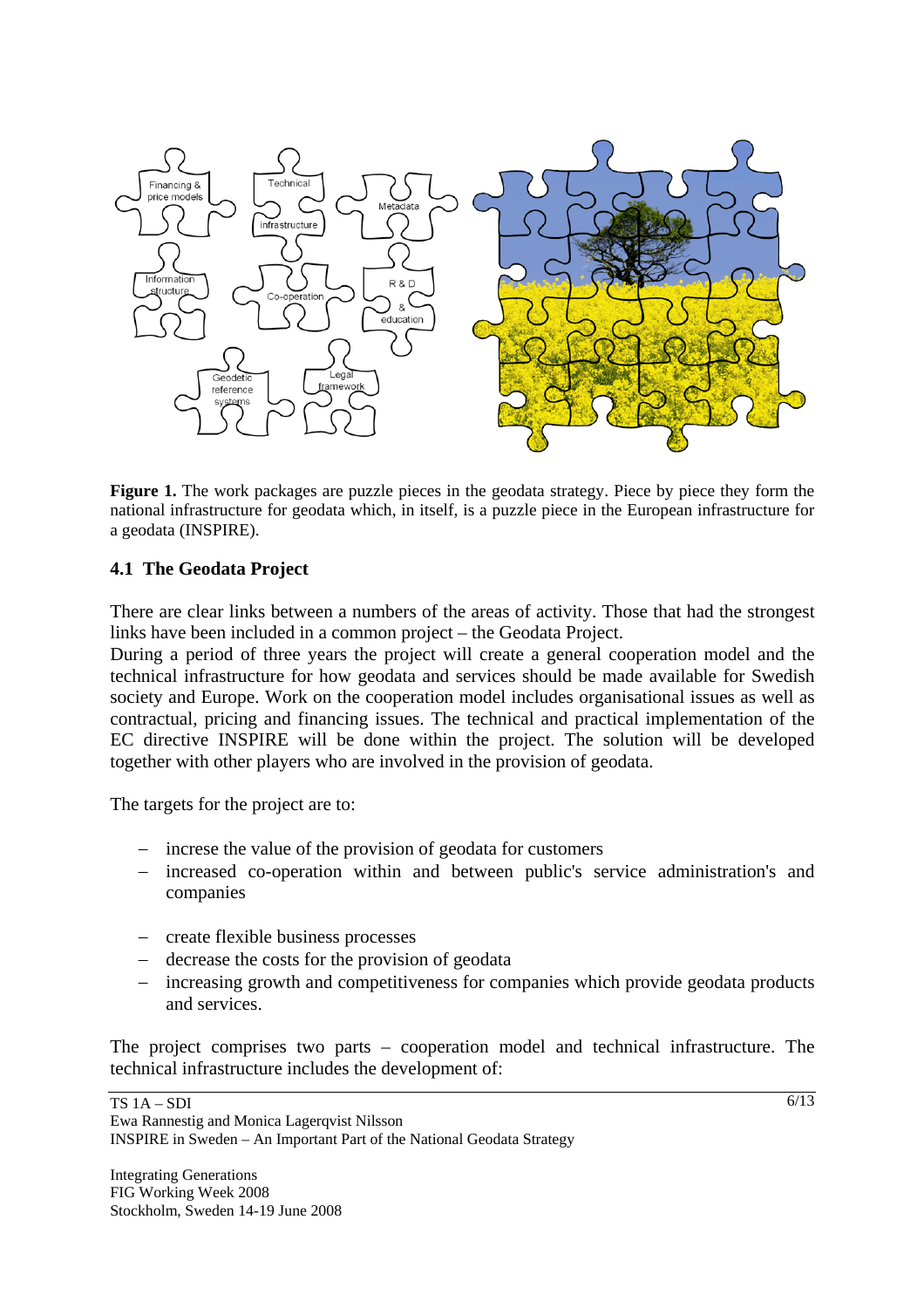- − a geodata portal
- − a network for making services available
- − search and metadata services

#### **4.2 Action plan for implementation of the EC directive INSPIRE**

An action plan for implementation of the EC directive INSPIRE has been carried out. The plan contains the time schedules which should apply in accordance with INSPIRE, the activities that must be carried out in order to achieve the purpose of the directive and the responsibility for different actions. An important conclusion is that the time schedule for implementation of the directive is rather tight. Relevant net services must have been established and metadata created by, at the latest, during 2010. The information produced by government agencies that is covered by the directive must have been adapted, or accessible by the use of transformation services, during 2011 at the latest. A problem in this connection is that the involved agencies' in this area, is dependent on the directive's implementation rules. In order to be able to follow the time schedule the agencies will presumably need to begin the work before the implementation rules have been formulated.

#### **Roles and players**

In the INSPIRE action plan there are five players, or groups of players, who in different ways have responsibility for the implementation of the directive. The same group of players is involved in the work with and national infrastructure for geodata.

- The European Commission responsible for the adoption of the implementation rules. The Commission is also responsible for the creation of a geoportal at the EU level, and for the follow up and supervision of the implementation of the directive.
- − Parliament and the government responsible for the inclusion of the directive in national legislation. By delegating to government agencies, the government can ensure that the necessary measures are carried out. The government has given Lantmäteriet, together with the Geodata Advisory Board and in consultation with other involved government agencies and the Swedish Association of Local Authorities and Regions, the task of formulating a national geodata strategy.
- − The geodata co-coordinator (Lantmäteriet) responsible for coordination and supervision of the practical implementation of the directive. In addition, Lantmäteriet as the contact point is also responsible for reporting to the Commission, in accordance with the directive. The Geodata Advisory Board supports Lantmäteriet in its role as coordinator.
- − The Geodata Project responsible for preparing a national geodata portal through which datasets can be made available to government agencies and the general public, in accordance with the INSPIRE directive.
- − Government agencies and organisations responsible for producing metadata and certain services. These bodies are also responsible for adapting services (alternatively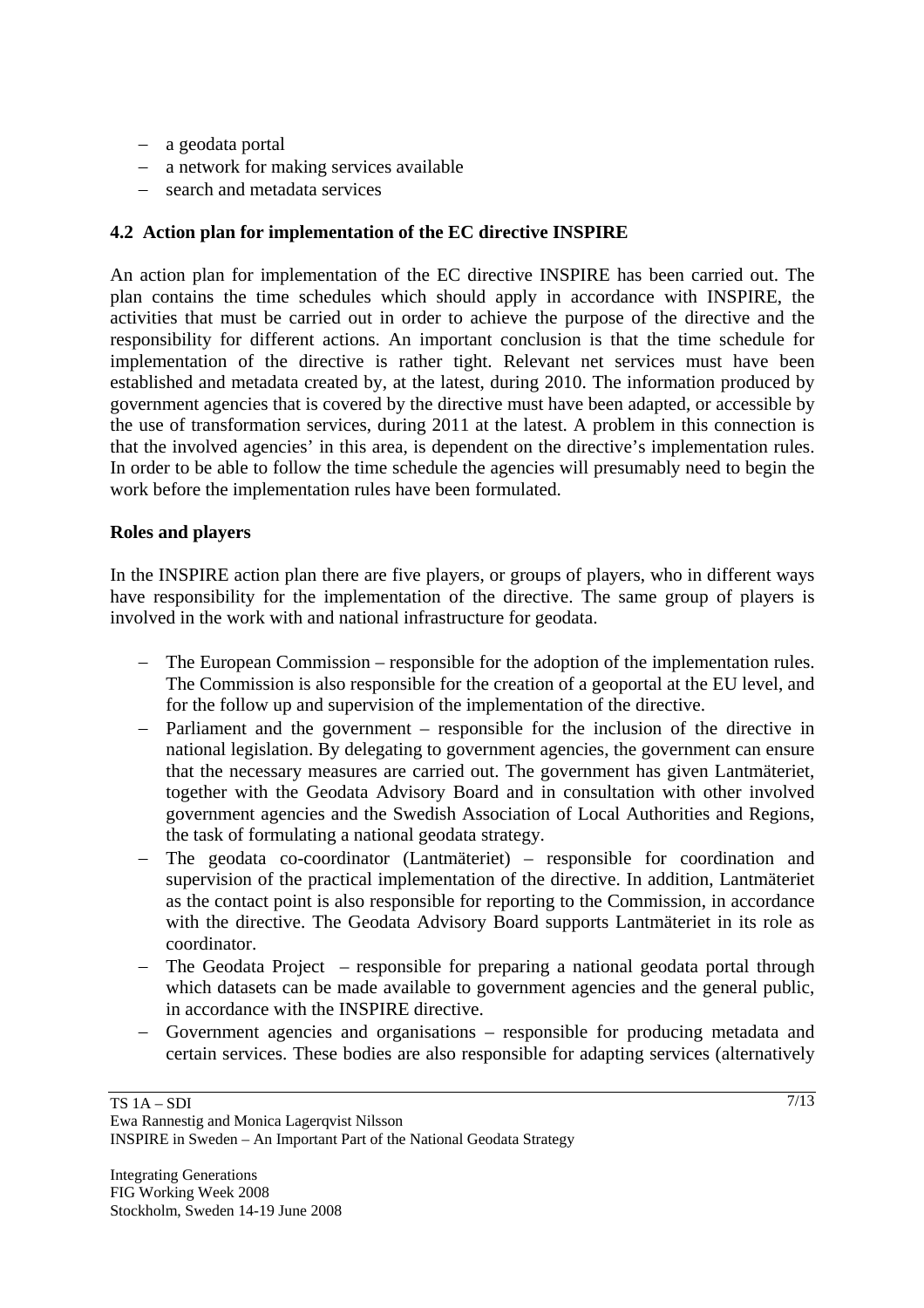to make transformation possible), datasets and four adapting the technical architecture to satisfy INSPIRE's requirements.



**Figure 2** Overview of players, activities/roles and results.

### **Co-operation in network as the basis for the infrastructure**

The national geodata infrastructure comprises a well-developed co-operation between the central government, local government and private sectors which is based on voluntary agreements. Future work will be oriented towards developing co-operation between independently managed organisations which, together, have responsibility for the provision of geodata at the national level. Requirements at local, regional, national and international levels will be satisfied. The platform for co-ordination of the provision on geodata will be developed within the framework of the Geodata Project based on the development of a general cooperation model. The model will describe organisation, division of responsibility and financing. The co-operation model is also an important pre-condition for the implementation of the EC directive INSPIRE.

### **The information structure**

The exchange of information in a national infrastructure for geodata should be based on a homogeneous, general framework with uniform descriptions of the information and services. The framework should include rules and methods for model-based concepts and descriptions of information, as well as rules and method for service-based exchange of information. As far as possible, implementation should be based on international standards and, to the extent that Swedish standards are available, they should be used.

Standardisation in the geodata sector must be co-ordinated with on-going work to formulate implementation rules for the EC directive INSPIRE. INSPIRE contains mandatory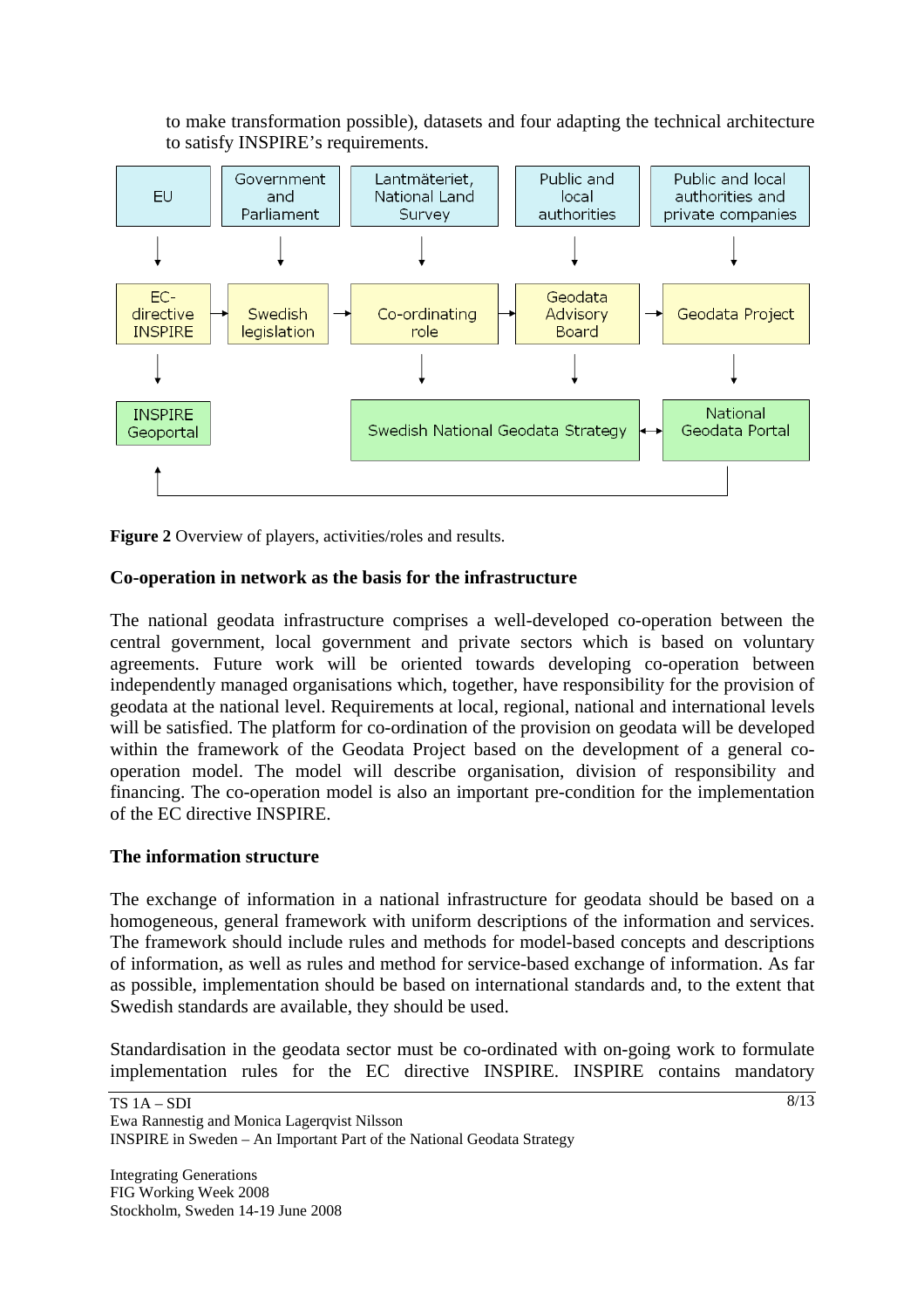requirements in this sector of activity for government agencies and organisations. Government agencies' datasets which are covered by Inspire should be adapted to meet the directive's requirements or, alternatively, be made available with the help of transformation services. This means that government agencies must develop the necessary data and data exchange models.

One of the activities that has been given priority in the action plan is to define and delimit geodata and services. This task includes proposing which geodata and services should be included in the national infrastructure, based on available definitions and identified user needs. As part of this task a comprehensive questionnaire was prepared and circulated. An initial analysis of the results indicated that the geodata that is needed for the national infrastructure is, to a large extent, the same type of data as is prescribed for Inspire. Although the services that will be developed in accordance with the directive are broadly the same as those required for the national infrastructure, the investigation indicated that a number of other services should also be included.

#### **Technical infrastructure and metadata**

The aim is to create an access point – a geodata portal - for the supply of geodata and associated services. The portal will meet the requirements that apply for data services in the EC directive INSPIRE and will form the Swedish node against the INSPIRE Community Geoportal. Present plans are for the first version of the portal to be ready towards the end of 2008 and that the complete portal, with a technical solution that functions together with business models and administrative routines, will be in use by 2010. In conjunction with the development of the geodataportal a proposal for a Swedish profile for the SS-ISO 19115 metadata standard has been prepared. During the year, the profile will be presented for comments prior to approval. The profile will make it possible to create homogeneous metadata in both a national and international context. To provide additional support for creating metadata a set of instructions will be written

## **Geodetic reference systems**

A homogeneous reference system facilitates the production, processing and use of geodata; it also makes compilation of data from different sources easier. For these reasons, a rapid transition to the national geodetic reference system, SWEREF 99 and the height system, RH 2000 should take place. Activities which should be given priority to encourage the municipalities to introduce the new reference systems include, in addition to the provision of information, support and follow-up assistance. So far, the transition to SWEREF 99 has taken place in approximately 40 municipalities and preparations are underway for a change to the new reference system in 130 more municipalities. During 2008, eight government agencies, including the National Road Administration, Statistics Sweden, the National Tax Border and the county councils, plan to adopt SWEREF 99 as their reference system.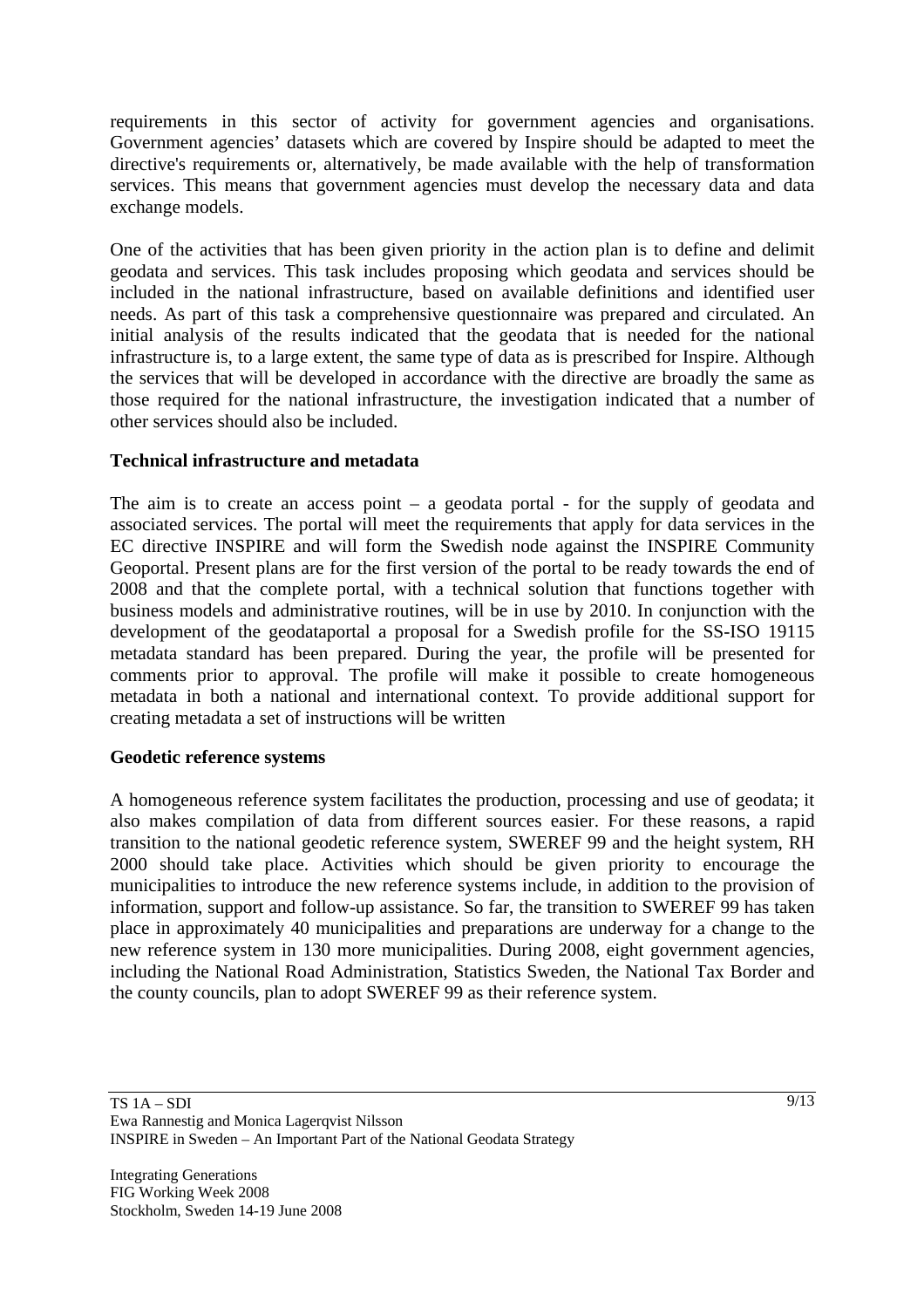#### **Research development and education**

A programme for research, development and education in the geodata sector has been prepared. In the programme the focus is on describing needs in the sector relative to the areas of activity which have been given priority in the geodata strategy. The following strategic goals have been identified:

- − The creation of a better national overview and co-operation
- − A clarification of where the responsibility for research in the geodata sector lies
- − Provide better co-coordinated information concerning the availability of funds for R&D which supports the geodata strategy
- − The development of better international co-operation
- − The establishment of a testing environment
- − The stimulation of development in the private sector
- − Make available the necessary competence

#### **Legal framework**

One important issue is the legal framework concerning a national spatial data infrastructure (NSDI) and Inspire. The first question is why we need regulations concerning this issues. One important reason is that there are many different interests in society that are affected by the NSDI and Inspire. The regulations are important to guarantee a commonly accepted balance between the needs to protect important interests and the users needs of easy access to the actual information. Issues that we need to take into account are security, vulnerability, integrity and copyright. It is important to clarify the distribution between rights and duties in this field.

The current Swedish legislation on information infrastructure is build upon fundamental principles, like the over 200 years old principle of public access to official documents. This principle constitutes a right for the public to gain access to official documents weather they are in analogue or electronic form. Although this right does not mean that the public authorities have to make the documents available through network services on the Internet. The Personal Data Act regulates when and how personal data may be processed. This law is the result of implementing the EC-directive on data protection, and is very important to take into consideration in an information infrastructure. Even though most of the Inspire datasets do not contain personal data, there are examples where indirect personal data can be found. For example addresses and property unit designations are considered as indirect personal data in Sweden. Processing of that information has to be in accordance with the Personal Data Act and other superior laws in this area. The laws and regulations on public management, regulate two principles concerning data-sharing. These principles mean that public authorities must cooperate with each other, and give each other access to information unless it is confidential. This applies although there is no obligation to share data through network services.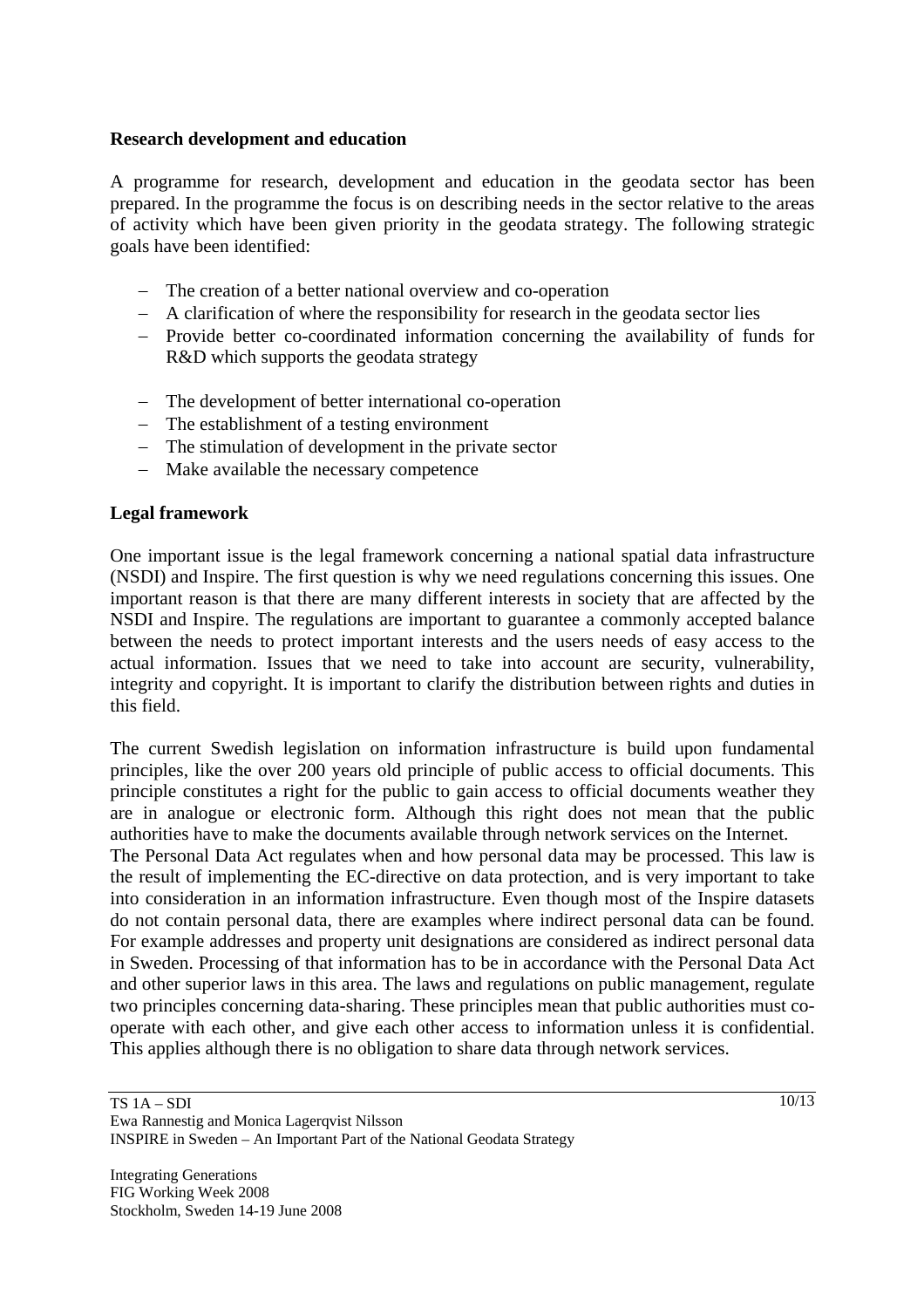On October 31<sup>st</sup>, 2007 Lantmäteriet presented a report listing the changes to current Swedish legislation that would be necessary as a consequence of the implementation of the EC directive INSPIRE. The report concludes that the legislation does not meet the requirements of the directive and recommends that the necessary amendments should be introduced in the form of a special act on infrastructure for spatial information. Current laws consider different interests and have other purposes, for example the purpose of giving a right to the public or protecting personal data. The Ministry of Environment will prepare a proposal for changes to the Swedish legislation based on the recommendations that were made in the report. The Inspire directive affects some current laws and regulations in the Swedish legislation. For example the Secrecy Act that regulates when an official document shouldn't be handed out, must be amended so that it doesn't limit data-sharing according to Inspire. New rules must also be added, or in some cases amended, regulating grounds for limiting public access. Some specific laws that deal with electronic access to datasets which includes personal data must be modified. The new "Inspire act" should define general rules on the spatial data infrastructure, especially rules on public access to spatial data through network services and electronic datasharing between public authorities.

In addition, an enquiry concerning the need for changes to rules in the legislation which regulate the management and use of geodata has been carried out. The enquiry identified a number of obstacles which can affect, amongst other activities, the use of automated applications for the exchange and use of geodata. A review of the relevant legislation is, therefore, necessary.

### **Financing and price models**

The creation of a national infrastructure for geodata will require investments. Above all, this will be the case regarding the need for financing to cover the costs of implementing the EC directive INSPIRE and for the coordination which will be required in connection with it, such as development, operation and management of the national geodata portal, adaptation of data volumes and services and the necessary investments in IT. The focus of the next stages of the work should, therefore, be on obtaining a clear picture of the investments that must be made to ensure that the implementation of the Geodata Project and the Swedish implementation of INSPIRE are not hampered by financial insecurity.

Future work with the development of price models for geodata should be concentrated, as far as possible, on removing obstacles that could have a negative effect on their efficient use, and to seek to develop homogeneous price models.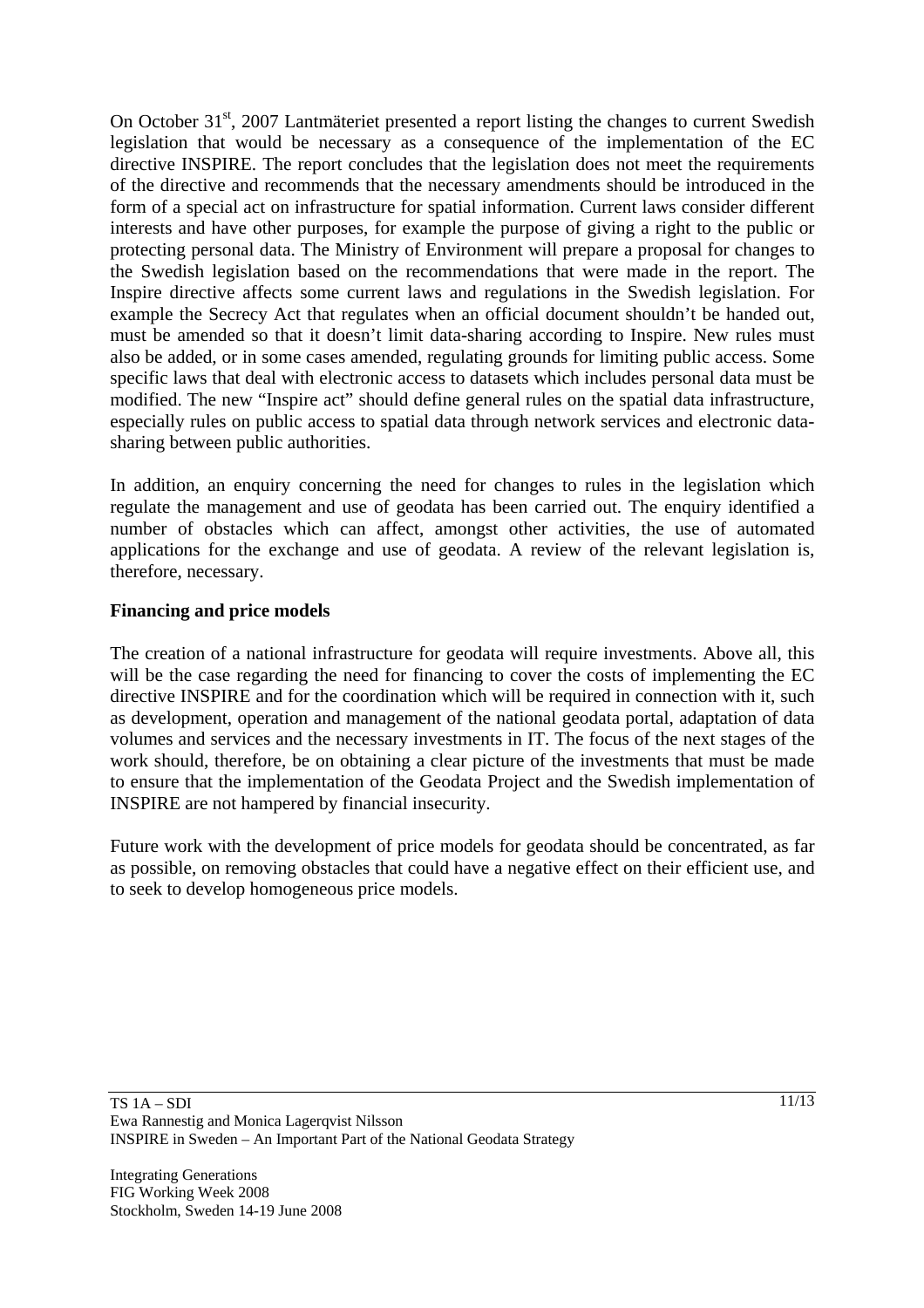#### **REFERENCES**

National Geodata Strategy 2008

#### **BIOGRAPHICAL NOTES**

**Ewa Rannestig** Graduated in 1986 from the Royal Institute of Technology in Stockholm, Master of Science in Land Surveying. Since January 2007 Head of the Geodata Secretariat responsible for the national geodata strategy.

**Monica Lagerqvist Nilsson** Graduated in 1991 from the Royal Institute of Technology in Stockholm, Master of Science in Land Surveying. Since May 2002 Desk Officer at the Ministry of the Environment and responsible for issues concerning land surveying etc.

#### **CONTACTS**

Ms. Ewa Rannestig Lantmäteriet - National Land Survey of Sweden SE-801 82 Gävle SWEDEN Tel.: +4626633549 Email: ewa.rannestig@lm.se

Ms. Monica Lagerqvist Nilsson **SWEDEN** Email: monica.lagerqvist-nilsson@environment.ministry.se